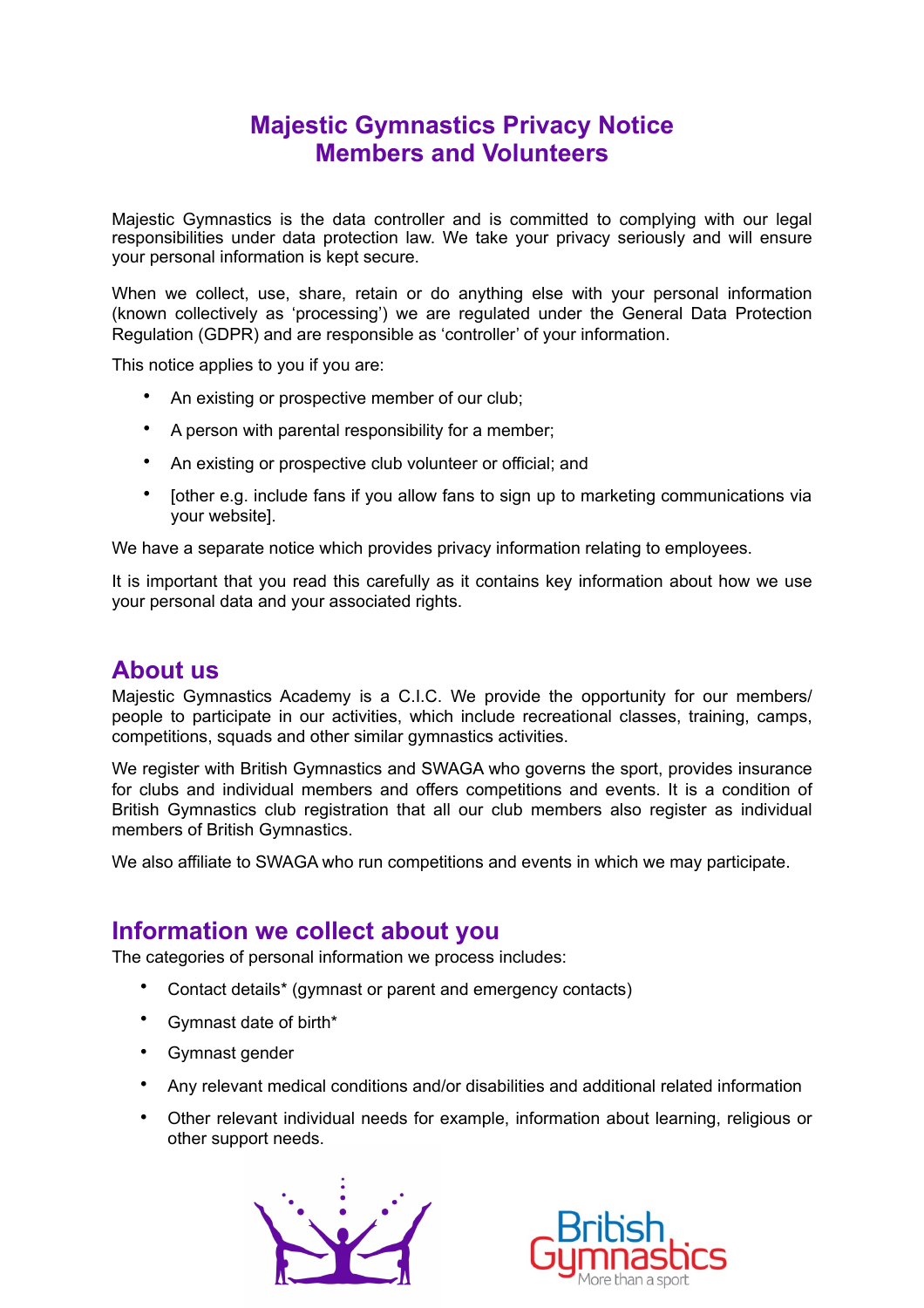British Gymnastics collects the above information on our behalf when you join or renew your British Gymnastics membership.

- Any individual risk assessments (gymnasts and others if applicable)
- Details of any reasonable adjustments or steps taken to support your individual needs
- British Gymnastics membership details\* (which are confirmed by British Gymnastics when you join or renew)
- Gymnast attendance and achievement records
- Any communications from, to or relating to you
- Details relating to standards of conduct
- Any accident or incident reports including details of injuries
- IP address, browser identifier and the time of access (if you use our website)
- Bank details (If you are making regular payments to us or we are making payments to you e.g. for volunteer expenses)
- Experience, qualifications, training and confirmation that you have completed a criminal record check (prospective or existing volunteers)

The information marked with an \* above is essential for us to provide your membership. It is your choice whether you provide all the information we have requested but not providing information may affect our ability to meet you or your child's needs and to protect their wellbeing.

If you are a competitive gymnast, we record other information about you to support your training and participation in competition such as:

- Training and technical information
- Lifestyle information<br>• Nationality (if you are
- Nationality (if you are competing at international level)

If you attend an event or trip with the club, we will also collect the following information where relevant:

- Dietary requirements and any other relevant information that we need to know to ensure your needs are met; and
- Passport information if the trip is abroad.



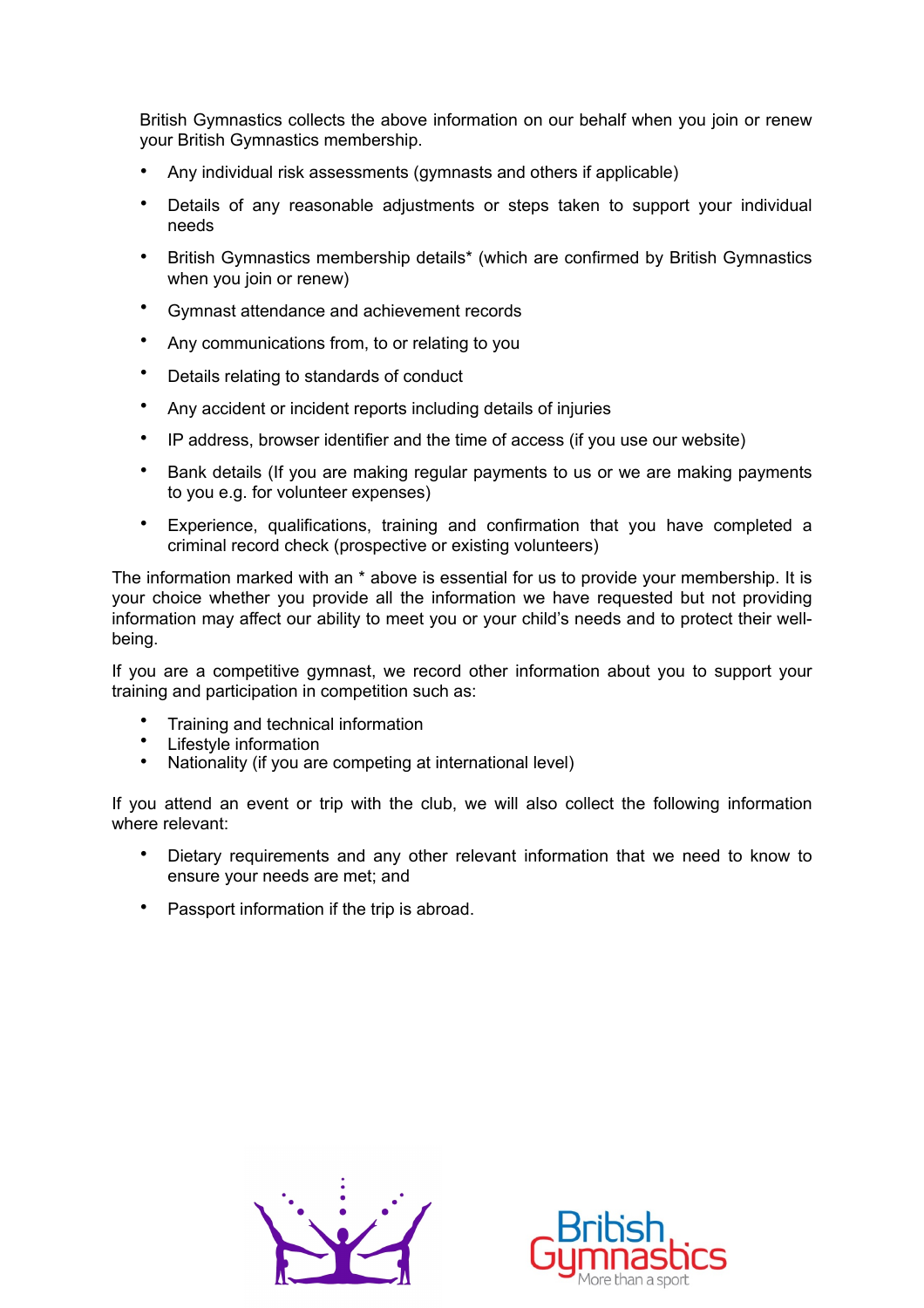# **Our purposes for processing information about you**

We use the information we hold about you for a variety of purposes which are outlined below. Data protection law requires us to tell you what our legal reason is for each purpose.

### **Contractual Purposes**

When you ask us to provide you a service, such as club membership, gymnastics classes, competitions, trips or other activities we usually need to use information about you to provide this service for example:

- To contact you to confirm arrangements;
- To notify you about changes to terms and conditions;
- To tell you when it is time to renew membership or re-register for activities
- To process payments or send you receipts required.
- To provide you with the benefits and services to which you have subscribed.

We do so because it is necessary for the performance of a contract.

#### **Legal obligations**

We have a duty of care to ensure it is safe for you or your child to take part in gymnastics activity and to keep you/them safe while participating. Some individuals may be at risk of harm from participating in gymnastics activity as a result of a pre-existing condition. It is vital that you let us know if there is any reason why taking part in gymnastic activity may be unsafe prior to participation. With your agreement, we will review any information you provide and undertake risk assessments in consultation with yourself and any appropriate trained professionals e.g. medical consultants. When we ask participants to provide relevant health information such as details of medical conditions, medication needs, allergies or injuries, this is because we have a legal obligation.

If you are selected for a role at the club, we will usually obtain a reference from any appropriate organisation or individual you have nominated.

When you tell us about any special needs such as disabilities or other support information we may use relevant information to comply with our legal obligations under the Equality Act 2010. We will review any information you have provided to help us identify any actions we can take to support inclusion. We may need to ask you for more information to help us to best meet your or your child's needs. We will keep a record of any steps we take to support inclusion.

If you are wishing to volunteer or work for us, we may need to ask you to complete a criminal record check as we have a legal obligation to do so. We jointly control the checking process with [British Gymnastics or Scottish Gymnastics] who is responsible for the assessment of any content on the check and will only share information with us where it is appropriate. For example, if you are considered by British Gymnastics to be unsuitable to take on the role, we may share relevant and proportionate information about criminal offences where it is deemed that while you are not considered unsuitable to take on the role, if it is considered necessary for safeguarding purposes.

When we retain information about you, even after you are no longer taking part in gymnastics activity, this is often because we are required to do so by law such as records we are required to keep for business and accounting purposes. Sometimes we are also legally obliged to share information about you with third parties. More information it provided below.



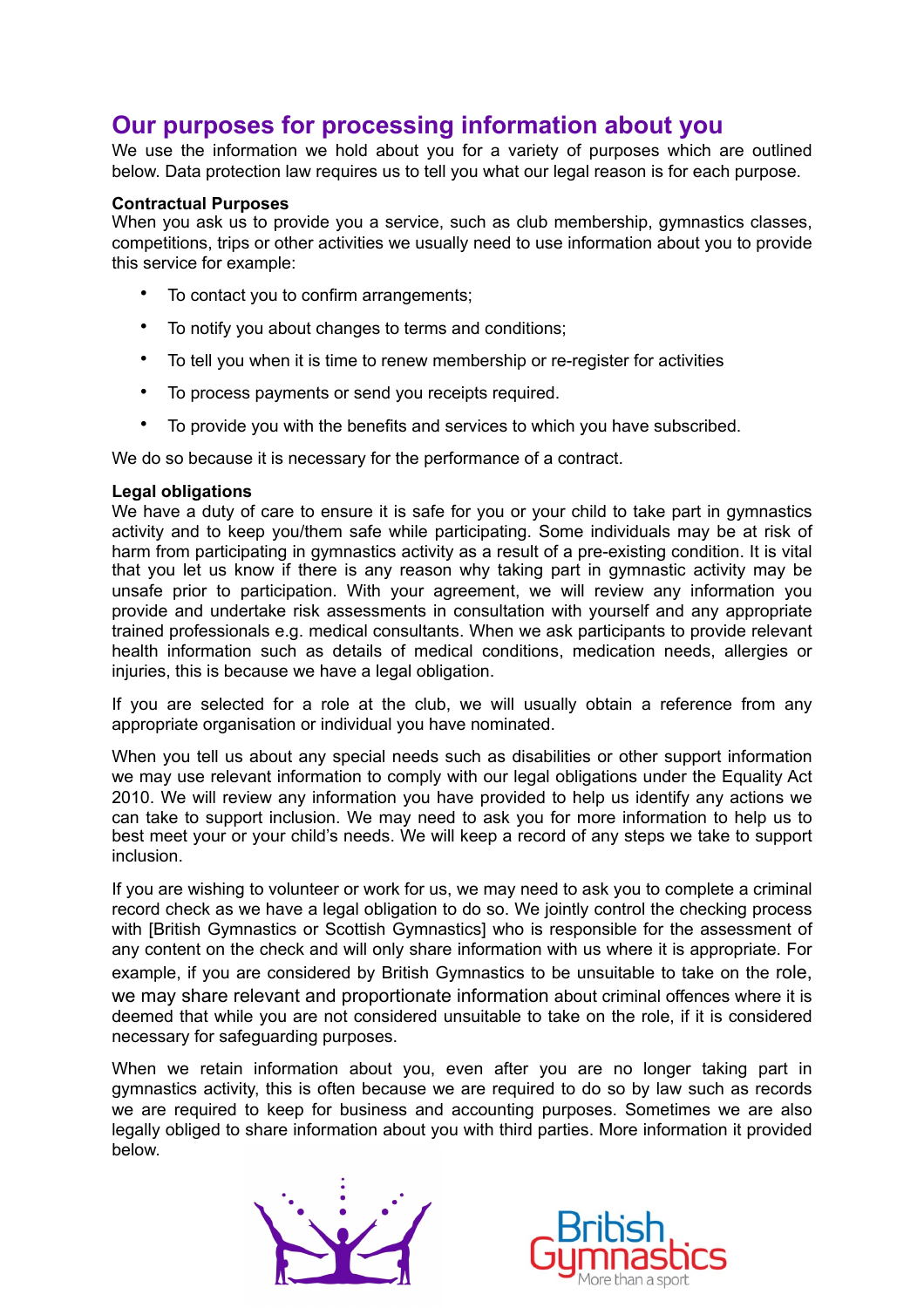## **Legitimate interests**

We rely on legitimate interests for the following purposes:

• **Responding to communications, concerns or complaints and seeking feedback from you about our services.**  We will use the information you provide to respond to any comments or questions you raise and where appropriate to undertake investigations into any complaints or concerns. On occasion, we may contact you to seek your views on the services we provide.

# • **Holding emergency contact information**

When you join the club, we collect contact details. We also ask you to provide an emergency contact which we will only use in exceptional circumstances if we are unable to contact your primary contact e.g. a parent.

### • **Maintaining attendance registers and waiting lists**

For health and safety purposes and club records, we need to maintain a register of those in attendance at training or other club activities.

If there are no places in the club, we can place you on our waiting list and will contact you using the details you provide to inform you when a place is available.

### • **Entering you into a competition and providing results**

If you wish to take part in a club competition, your information (usually your name, date of birth and gender) will be used to enter you into the appropriate category and your score will be recorded. Results of competitions are normally published [on our notice board.

If you wish to enter a competition organised by another gymnastics body, including [British Gymnastics, home country NGB, Regional and County Gymnastics Association] we will provide your information to the organiser to enable you to take part in the competition or event that they are organising.

### • **Collecting additional information to support a participant attending a club trip**

Occasionally we organise residential events or trips. If you or your child registers for one of these events, we will need to collect additional information, that may vary dependent on the specific activities and whether they involve meals and travel. Additional information we require may include passport information and any other relevant information necessary to provide support whilst away from home.

### • **Monitoring performance and undertaking fitness assessments**

If you or your child are/is a [competitive/elite/squad] gymnast, we will need to collect additional information about you/them. We track and monitor gymnast's performance in training, trials and competition and undertake regular fitness assessments. We may require additional information about lifestyle and education if you or your child are/is training at an elite level and requires time out of school or lifestyle.

## • **To monitor that you have completed any required safeguarding training and criminal record checks**

If you undertake a role where a criminal record check and safeguarding training are required, we will receive confirmation from British Gymnastics if your check is approved and that you have completed the required safeguarding training.



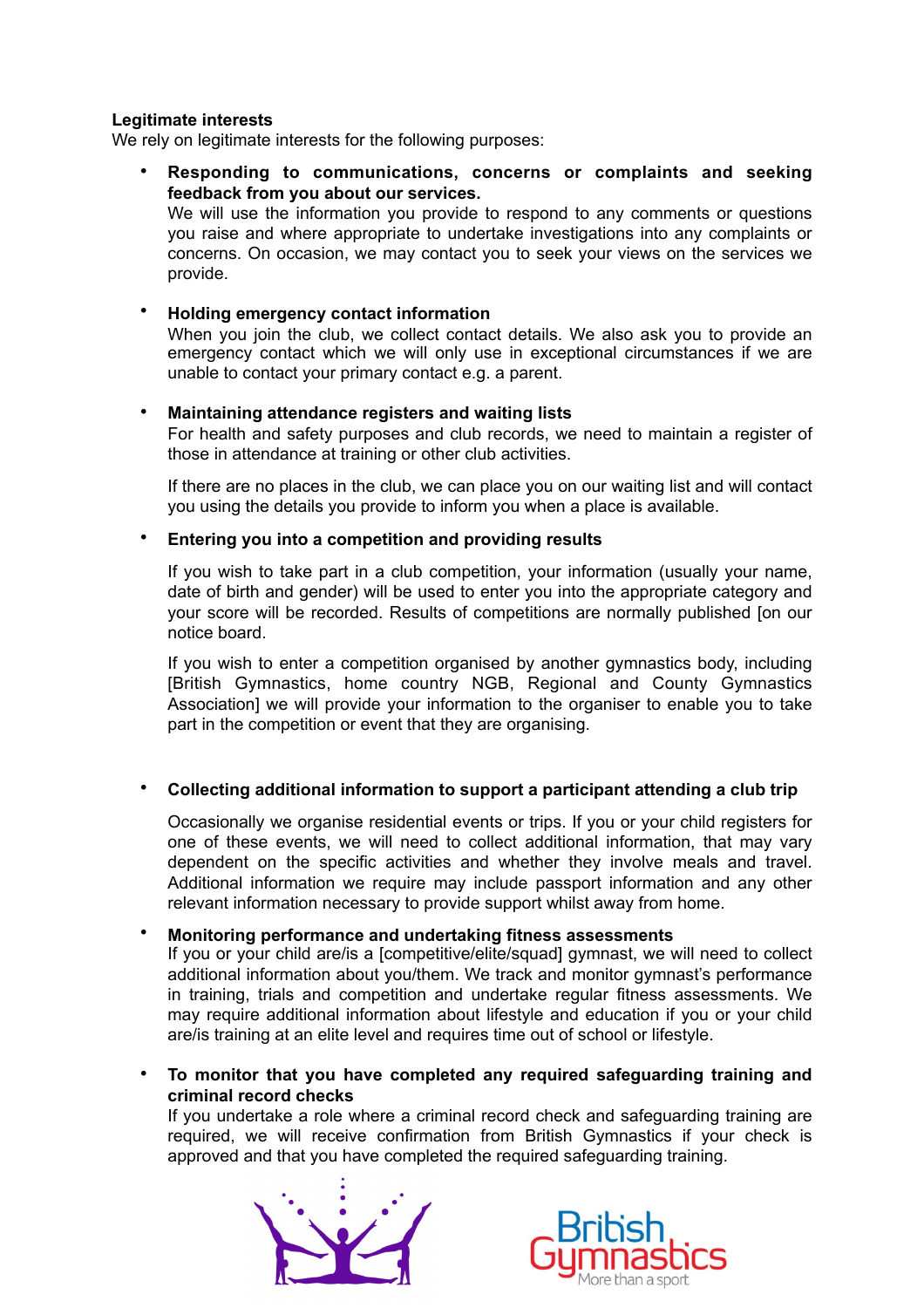## • **Filming for coaching purposes**

On occasion, we may film gymnasts e.g. during a gymnastics session for coaching purposes. Videos taken at training sessions for individual coaching purposes will not be used for any other purpose without prior consent.

### • **Photography and filming to promote the club**

At our large club events such as our annual club competitions and club display, we take photos to promote club activities and may film the event to create a DVD. We publish images on our website, social media account and in our communications. Any images of children will be published in line with British Gymnastics safeguarding policy.

Let us know if you do not wish to be filmed or photographed or do not want your image to be published. While we can usually take steps to prevent you from being photographed or filmed at small club events, please bear in mind that at our large public events, it may be difficult to avoid capturing you in footage. However, we always review all photographs prior to publication and we will ensure any images of you are deleted.

If we are filming or taking photos for any other purpose, we will ask for your consent.

#### • **Running and monitoring our club website and social media**

We do not use any tracking or analytics on our website. Your IP address will be logged by our webserver but we would not be able to identify you from this information alone.

#### • **Using CCTV for security and crime detection/prevention**

We use CCTV cameras to stream a live feed into our reception area. These images are not stored or recorded.

We have carried out a legitimate interest assessment (LIA) to ensure that the above processing is necessary and is carried out in a way that ensures a balance between the club's interests and your individual interests, rights and freedoms with appropriate safeguards, especially to protect the interest of data subjects who are children. We can provide details of these assessments on request.

You have a right to object to the use of your information for any purposes we undertake based on legitimate interests. Further information is provided in the section below on individual rights.

#### **Consent**

We rely on consent in the following circumstances:

- **To use your email or telephone numbers for marketing purposes**
- **To take photographs and video at a small club event or training for publication.**  With your consent, we may also take photos during training or at small club events to promote the club on our website, club social media account and in communications. All film and photos of children will be published in line with our safeguarding policy.

When you have given us your consent for your personal information to be used for a particular purpose, you have the right to withdraw this consent at any time, which you may do by contacting us using the contact details below. Your withdrawal of consent will not affect any use of the data that was made before you withdrew your consent.



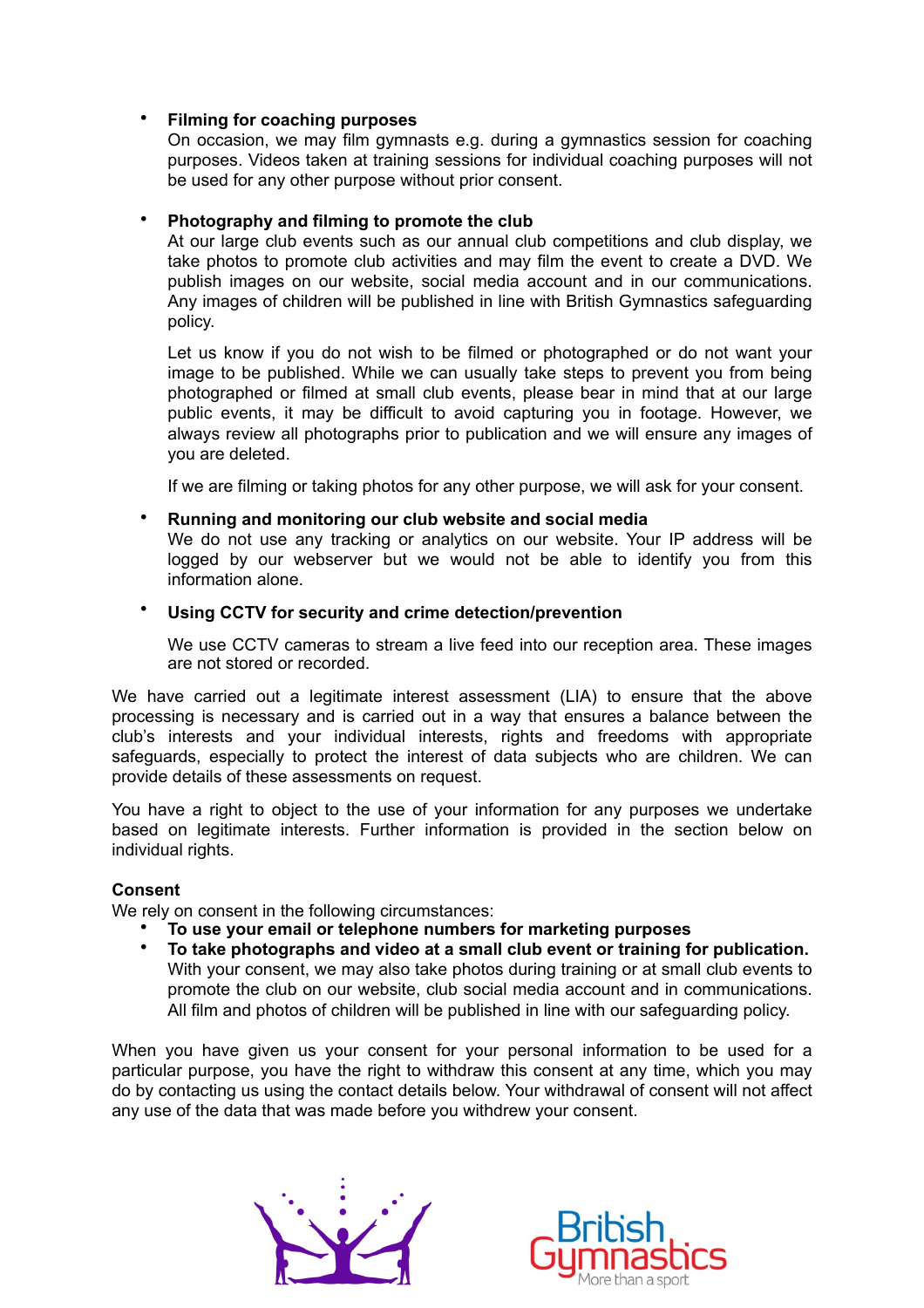## **Special categories of personal data**

Special categories of personal data are a category of information that is more sensitive and requires greater protection. Some of the information we process falls into this category (e.g. health/medical data or any information you provide to us about a disability or your religion, race or gender identity). It is unlawful for organisations to process this type of information unless an additional legal condition applies. We will only process this type of information if one of the following applies:

- You have given your explicit consent or have made this information public;
- We are required to do so to establish, exercise or defend a legal claim;
- We are required to do so to comply with employment or social security or social protection law;
- There is a substantial public interest in doing so; or
- It is in your vital interests and you are unable to provide consent e.g. if you are unconscious or do not have sufficient mental capacity.

# **Marketing**

With your consent, we will send you our newsletter and other information about our activities, services and products that we think might be of interest to you based on our age, interests and experience. We will send you this information by email subject to your communication preferences.

You can ask us to stop sending you this information at any point by following the instructions in the relevant communication or by amending your preferences in 'My Account' it may take up to 21 days for this to take place.

# **Why we share information about you**

We have a legitimate interest in sharing your personal information with British Gymnastics to ensure the sport is safe and well-governed and where relevant to access support and advice.

We may also be required to share your personal information in the following reasons:

- Complying with legal and/or regulatory responsibilities
	- We may be required to share information with bodies such as Her Majesty's Revenue & Customs (HMRC), Health & Safety Executive (HSE), Police and Information Commissioner's Office (ICO). We may also share information with other organisations to safeguard children. Any information that is shared will be strictly limited to what is required to ensure children are protected from harm and will be carried out in accordance with the law and relevant government guidance.
- Insurance
- Obtaining legal or professional advice
- Obtaining a service from a third party

All service providers are contractually required to ensure your information is secure and cannot use this information for their own purposes. Where we are required to share information with them to provide the service, we only disclose information that is strictly necessary to deliver the service.

Except for the above, will only share your information with any other third parties with your prior agreement.



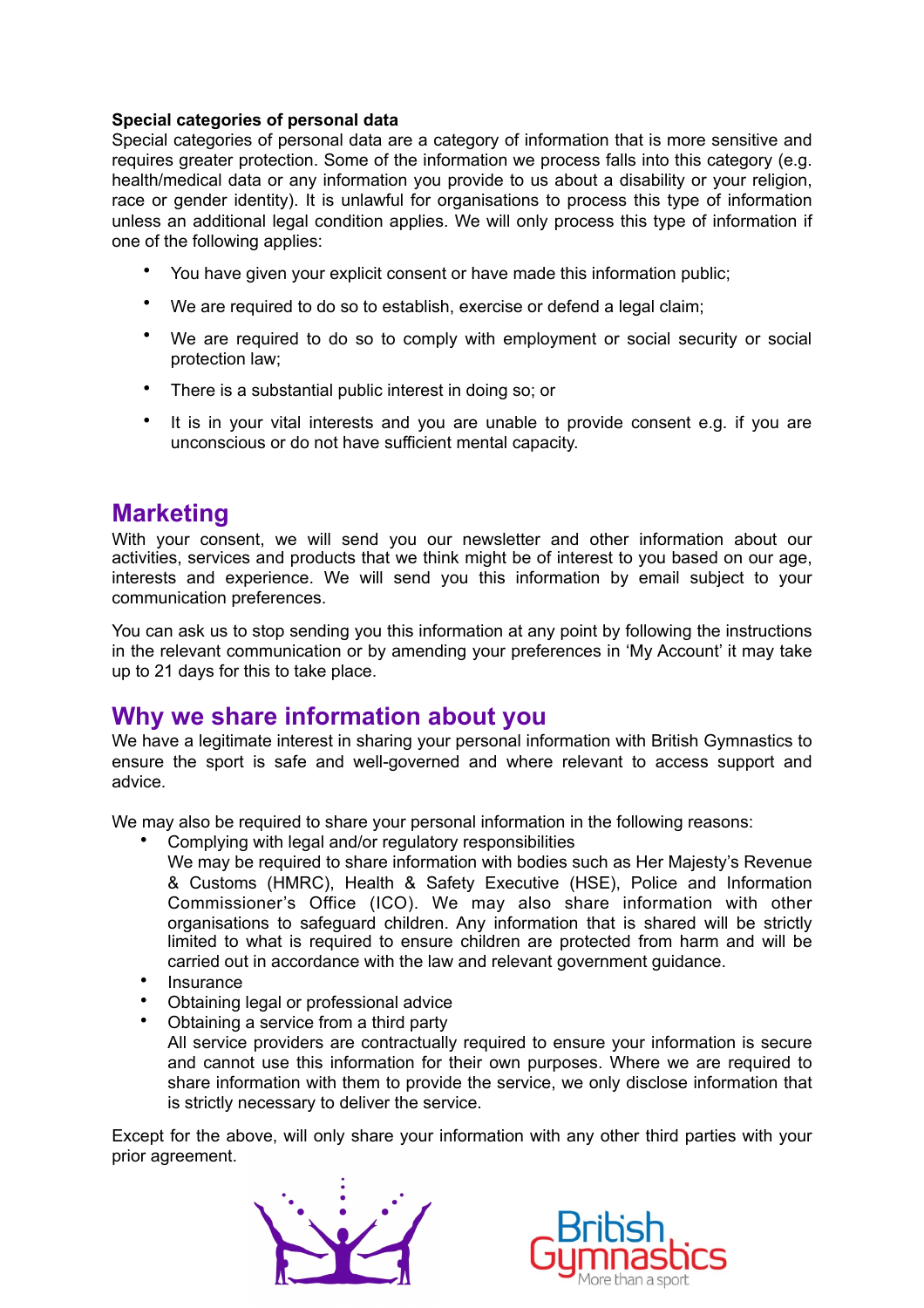# **Transfers of data out of the EEA**

We will not transfer or store your personal data outside the UK or the European Economic Area (EEA).

# **Individual rights**

You have important rights under data protection law. In summary these include:

- **To be informed about how your information is processed** (set out above)
- **To access any personal data held about you**

You have the right to access the personal information we hold about you. You can log in to 'My Account' at any time to view/amend/delete the information we hold about you that has been collected by the British Gymnastics system. You can also request a copy of any other information we hold by writing to us using the contact details below.

## • **To have your data rectified if it is inaccurate**

If you think that any of the information we hold is inaccurate, you can ask that corrections are made. We will either make the requested amendments or provide an explanation as to why we are not making changes

## • **To have your data deleted (except if there is a valid lawful reason to retain it)**

If you do not renew your membership or cease to have a relationship with the club, we will delete any information you provided within [two years] except for any financial/accounting records which need to be retained for six years in line with UK tax law. Additional information that has been provided solely for the purpose of participating in a specific activity will be deleted after the event

Video footage that has only been taken for coaching purposes will be retained only for as long as it is required for that purpose and in most cases, will be deleted within [one month].

Photographs and other video footage captured for promotional purposes will be retained for up to [4 years old]. After this time, they will be deleted unless we consider them to be of public interest and should consequently be archived for historical purposes. Where images have been published on social media, these platform providers may continue to process your data after the retention period has lapsed.

CCTV footage will be deleted within [one month] unless it is required to prevent or detect a crime.

You have a right to request the deletion of your information in advance of the above retention periods. We will delete this information unless there is a lawful reason for the information to be retained.

### • **To have your information restricted or blocked from processing**

If you object to processing, we will restrict the processing of your information for the purpose to which you are objecting whilst we review your objection.